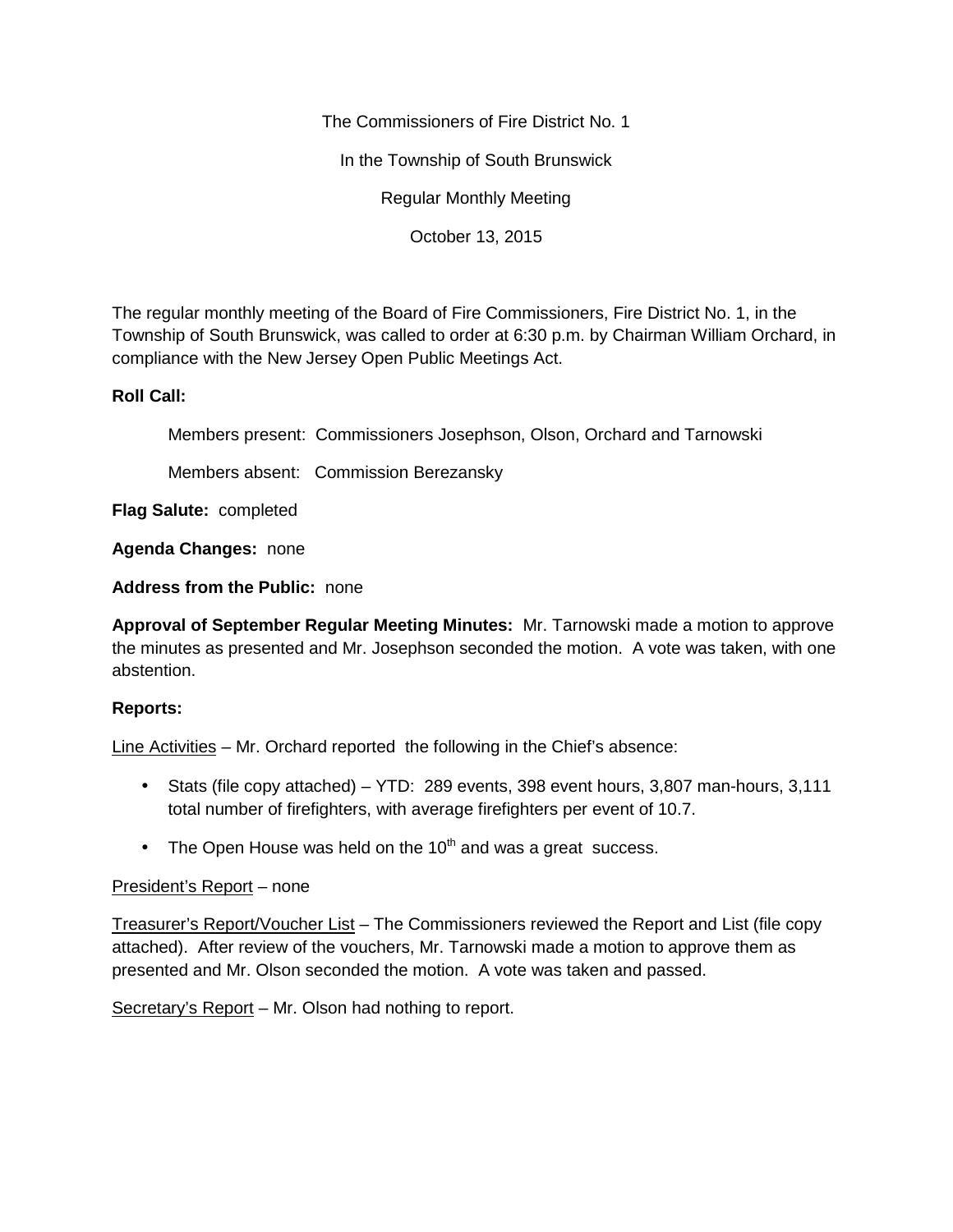$-2-$ 

Fire Coordinator's Report – Mr. Orchard reported that Mr. Perez had contacted the low bid vendor for the removal of the mold at Station 23. He will be meeting with him soon.

The air compressor at Station 22 will be replaced at a cost of about \$800.

Chairman's Report – Mr. Orchard noted that the budget process for 2016 is underway.

It was reported that Firefighter Deven Melchisky was issued a suspension for conduct unbecoming while attending the Wildwood Convention. The suspension runs from 9/21 to 10/20. In addition, he will not allowed to attend next year's convention; the following year, it will be at the discretion of the executive officers. Mr. Melchisky assumed full responsibility for his actions and wrote letters of remorse to those affected.

It was requested that the Board give the OK for Mr. Perez to purchase two computers for the Fire Company, which had been discussed previously. One computer will be for the Radio Room and the other will be housed in the office that the Executive and Line Officers share Mr. Orchard indicated he would have Mr. Perez handle this request.

Mr. Orchard noted that the Board's recording equipment is missing; this will be looked into.

Standing Committee Reports:

*Fire Company Liaison – nothing to report.*

*Rescue Squad Liaison –* nothing to report.

*Public Relations –* As reported, the Open House was held and was a great success.

*State Association –* the next meeting will be in Dec.

*Insurance –* everything is paid up.

**Unfinished Sign Board: Electronic Sign Board –** Mr. Josephson reported that he is compiling information that he will bring to the Board for discussion. It was reported that there is an Eagle Scout that is interested in assisting with signage.

**New Business:** nothing to discuss.

**Address from the Public:** The Rescue Squad President noted that on the Squad's side of Station 23, there is an issue with the exhaust connection. Mr. Orchard will make sure the Chief looks into this.

The Rescue Squad is interested in getting one of the Fire Company's old Chiefs' vehicle, if possible. Mr. Orchard reported that the Board's attorney and auditor will be contacted to see how to handle this type of request.